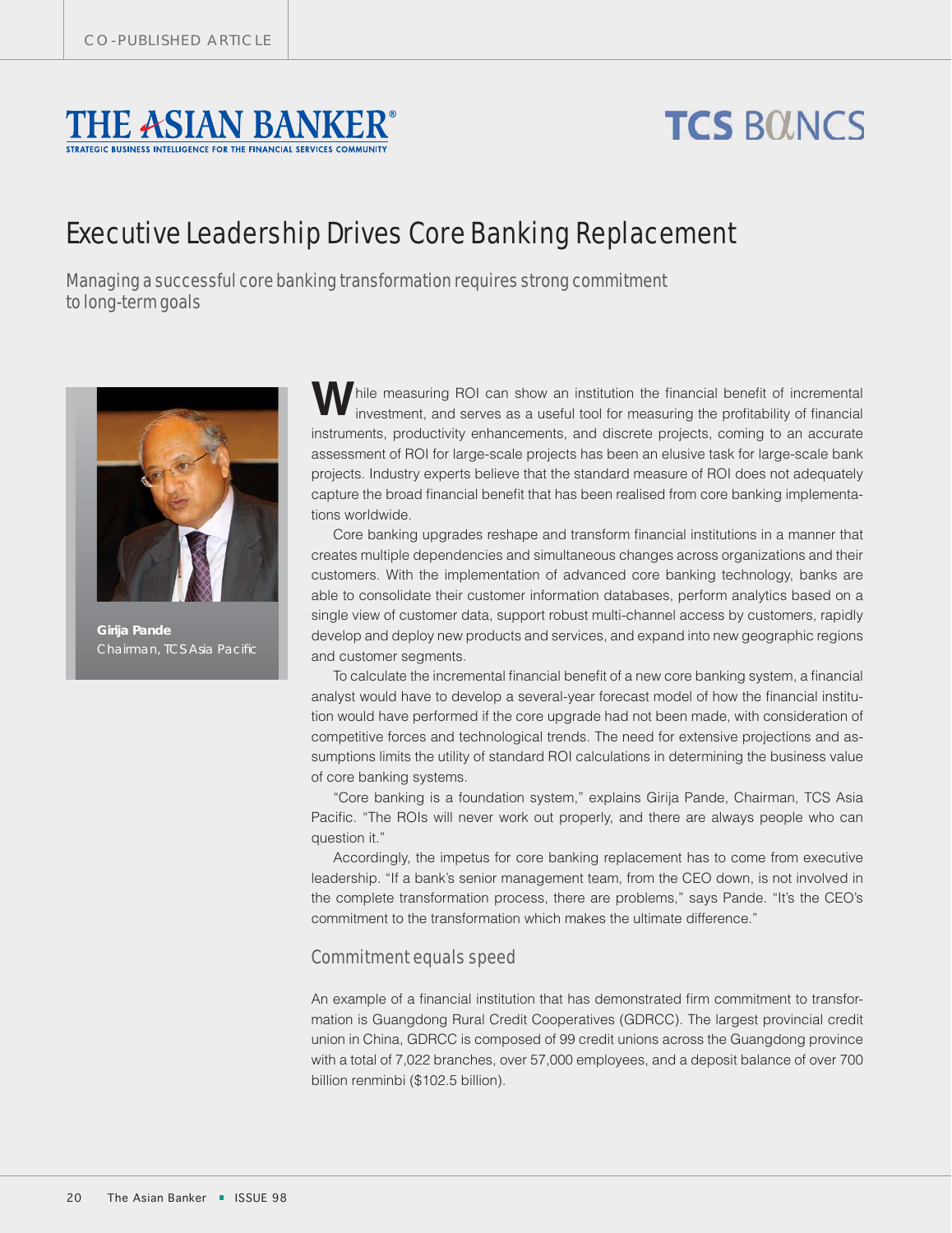

*Zhang Xuejun President of GDRCC Yinxin Financial Service Center*

Prior to the implementation of a new core banking system, GDRCC had over 28 data centres running separate systems, and the broader organization was unable to effectively analyse customer data across these systems. Furthermore, the use of multiple systems led to inefficient development practices and uneven deployments of new technology, resulting in an inconsistent customer experience from city to city within Guangdong province.

With the encouragement of the Guangdong provincial government, and in line with GRDCC's charter to support "agriculture, farmer and village," GRDCC's management commenced a core banking modernization project in April 2007, selecting TCS B $\alpha$ NCS from over 20 initial candidates for its combination of advanced technology, security and stability, ease of maintenance, scalability, and relatively lower cost of ownership. The solution includes core application modules, debit cards, and flexibility to connect to external systems.

The project, which was completed in 22 months, holds the record for the shortest implementation timeline for a core banking system implementation in China. "This system has completely realized our goal set in 2007," said Zhang Xuejun, President of GDRCC Yinxin Financial Service Centre, speaking at the Asian Banker Summit, 2010 in Singapore. "Based on this system, we can add more functions, develop according to our needs, and push the development of our bank."

The first major milestone was met in October 2009 with GDRCC successfully going live with TCS B $\alpha$ NCS at 267 pilot branches and 200 ATMs in the city of Zhongshan. The rollout is continuing across all 7,022 branches, and the end result will be the consolidation of 28 separate data centres and core systems onto a single TCS B $\alpha$ NCS system.

Having a single, centralized depository will enable GDRCC to better control risk and gain efficiencies from standardised business processes. Furthermore, GDRCC will be able to establish a common level of quality and customer service, enabling the credit cooperative to meet its overall goals.

"To our bank, the establishment of this system is not the final goal," said GDRCC's Zhang. "Information technology is a tool or method to realize our goals. The IT system has to be consistent with the development strategy, business strategy, risk strategy and marketing strategy of the financial institution," Zhang added. "Only in this way it can push the bank to develop better and faster."

#### Commitment equals first-mover advantage

Hua Xia Bank  $(HXB)$ , with its deployment of the B $\alpha$ NCS core banking solution from TCS, was the first commercial bank in China to meet with success in going live with a modern core banking system, according to researchers at China Securities Journal.

This undertaking came about from strategic necessity with China's accession to the WTO agreement. "The opening up of the financial services market and the massive entry of Western banks has pushed Chinese banks into the scope of global competition," said Zhang Sheng, Vice CIO and GM of IT Department, Hua Xia Bank. "In addition, the progress of domestic banks' reformation has also accelerated the market competition."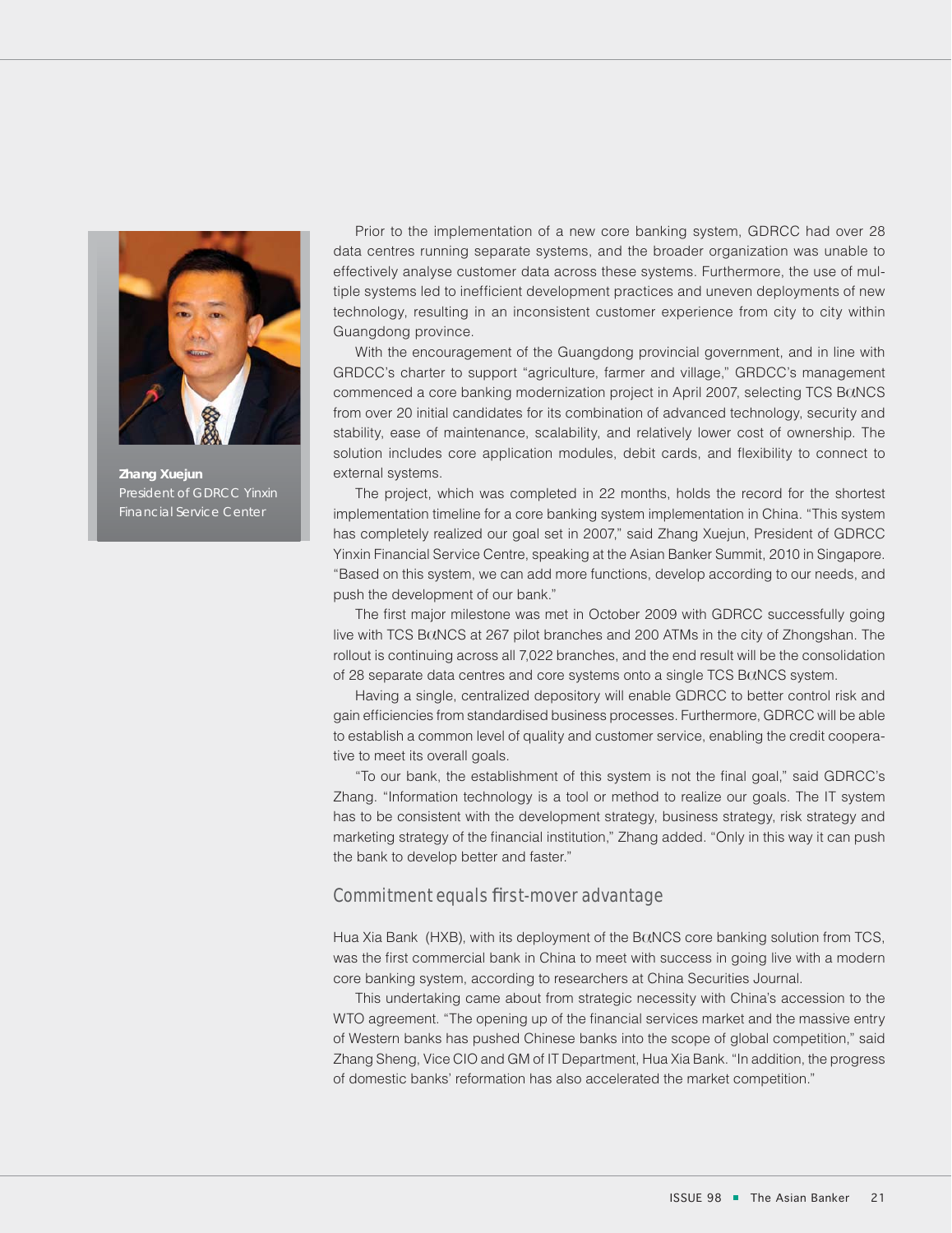

*Zhang Sheng Vice CIO and GM of IT Department, Hua Xia Bank*

In 2002, HXB executives partnered with an international consultancy to perform a GAP analysis between their own capabilities and those of foreign commercial banks. From this analysis, they drafted the development objectives and a work plan for an international reconstruction project. The ultimate objective was not just to implement new technology, but also to perform business process reengineering coupled with an entirely new set of internal business rules and operational procedures.

In 2005, Deutsche Bank became a strategic investor in HXB, entering into a long-term strategic cooperation agreement, which further propelled HXB's searching for a modern core banking system to go in line with international practice. HXB required a core banking system capable of configuring product parameters based on customer requirements, with the flexibility to support the fast paced product development cycle of a competitive global marketplace.

To meet these business requirements,  $HXB$  selected the TCS B $\alpha$ NCS core banking solution, deploying a full suite of TCS B (NCS modules, including the teller system on the front end, customer information file, deposit, loan and payments on the back end, and the debit card module. The system went live in July 2009, and has proven itself to be reliable and capable, with around-the-clock reliability and real-time processing.

With TCS B $\alpha$ NCS now in production, HXB can configure parameters at both the product and transaction levels, assemble banking products based on ever-emerging customer requirements, and manage the back-end accounting all within an integrated set of business processes that encompass functional business areas from R&D to sales. Also, TCS BCINCS enables HXB to go further in its cooperation with Deutsche Bank in new product development, marketing, and other areas.

HXB's retail customers now enjoy a personalised experience when entering a branch, with tellers able to access customers' total profiles in order to recommend financial products and services. With faster access to data and reduced reliance on outdated business processes, tellers now have an improved level of understanding and confidence regarding customers' product and service requirements. With this enterprise-wide orientation toward the customer, HXB has been able to improve its marketing, risk management, decisionmaking, and ability to serve the customers' changing requirements.

"The market has become more customer-oriented," says HXB's Zheng. "Nowadays, customers are more aware of branding and the positioning of the banks, and they are requiring more diversified and personalized services and products, and also they require differentiation, timely information and consultation."

The competitive advantage stemming from the bank's core transformation project has been a major success for HXB executives, who can take pride making HXB the first publicly traded commercial bank in China to go live with an advanced, modern core banking system.

#### **Commitment equals flexibility**

Founded in 1946 as the country's first national bank, Bank Negara Indonesia (BNI) is a provider of financial services to over 9.6 million retail customers and about 150,000